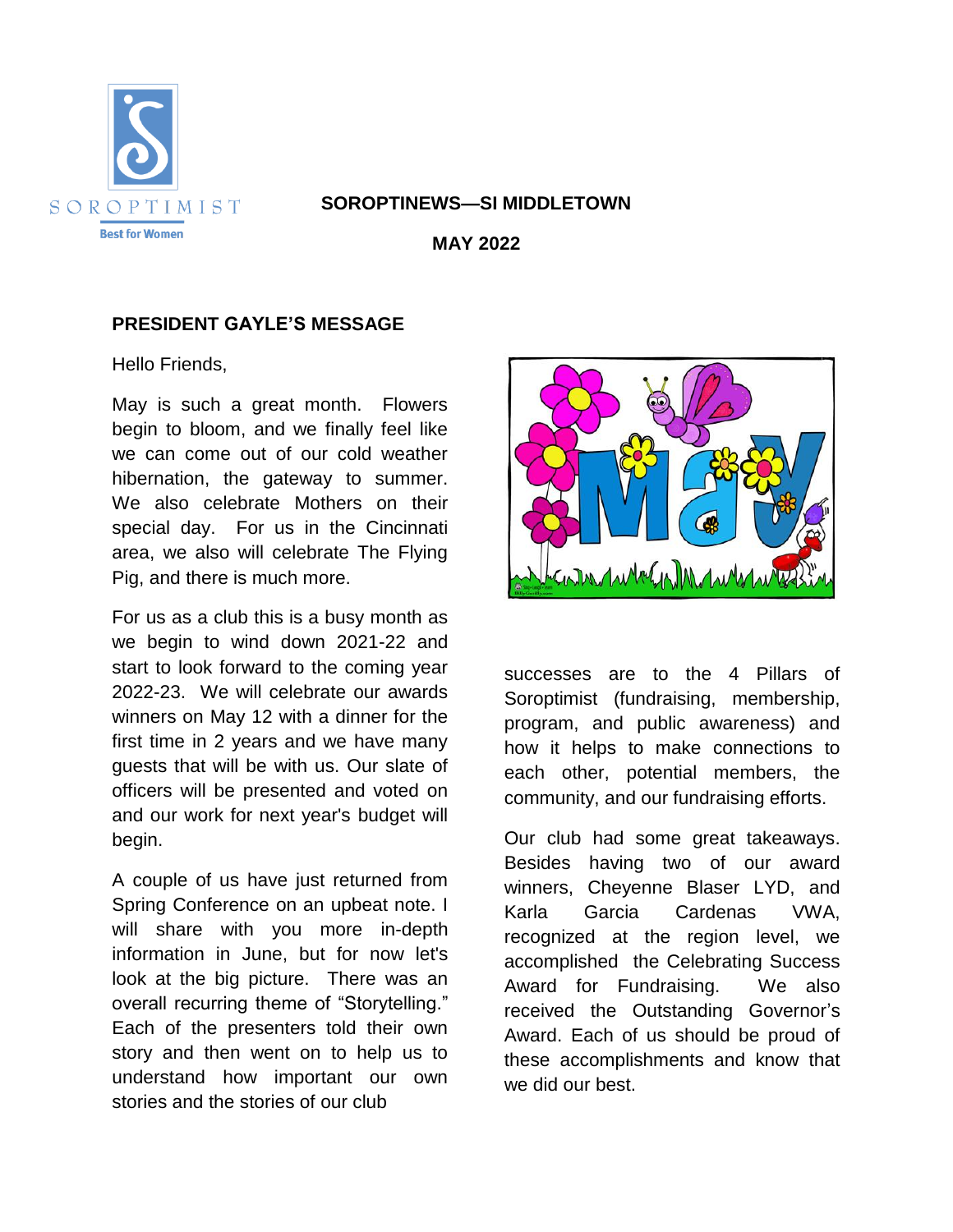Beth, Betty, and myself each attended a different set of breakout sessions. We will report individually on what we took away.

Gayle: Leadership and Technology

Betty: Empowering Women's Health and Finance

Beth: Human Trafficking and Membership Retention

I have a quick overview for Leadership. We are all leaders in one way or another and we all have the characteristics to be leaders in our clubs and beyond. The critical piece that was presented and the group activity we did revolved around our listening skills. First, be an ACTIVE listener, then a good speaker. Next, delegate and follow up. Last, you don't always have to be a problem solver because as a compassionate listener situations can work themselves out. Be creative in recruiting Leaders.

Technology presented a couple new ways for clubs to facilitate new ways to help club communication and document sharing run smoother. More on this in June when I get the PowerPoint presentation.

May 5/5/2022 Board Meeting 7:00 p.m. Mt Pleasant Activities Meeting, Corner of Northwestern and Indiana. Budget work session

5/8/2022 Happy Mother's Day

5/12/2022 Awards Dinner/ General Meeting 6:00 Horsepower Farm

May is Mental Health Month: 1 in 5 people have/diagnosed with a mental disorder. 1 in 10 with substance abuse.

**"Always remember you are braver than you believe, stronger than you seem, and smarter than you think." Christopher Robin**

*Gayle*

# **Slate of Officers 2022-23**

We will vote on this slate at our May meeting.

President: Gayle Martz

VP: Beth Miller

Treasurer: Sue Willis

Recording Secretary: Elaine Garver

Corresponding Secretary: Deb Peters

- 2 yr Board: Jennie Webb
- 1 yr Board: Jo Ashworth